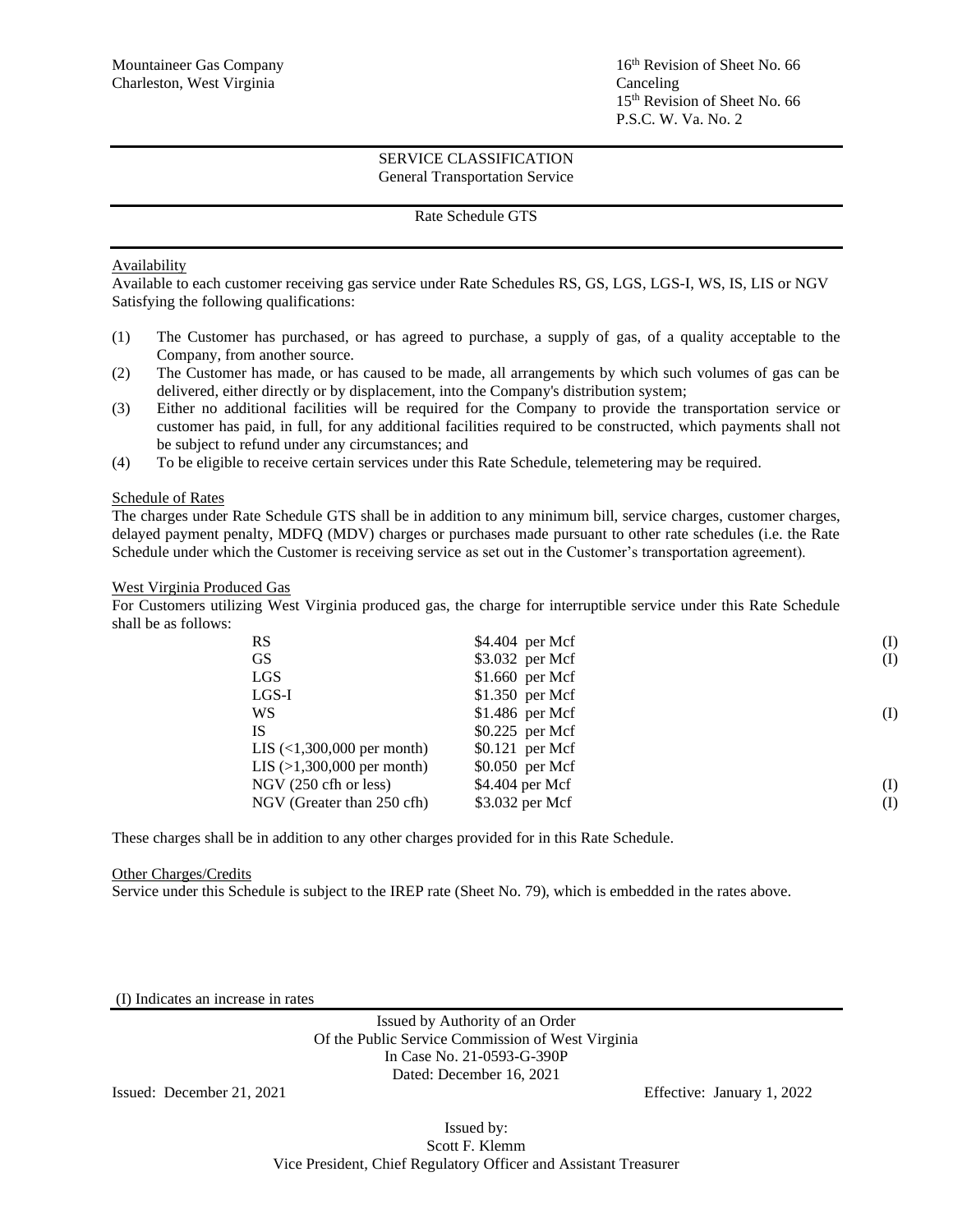### Rate Schedule GTS

# For Rate Schedule RS, GS, WS, LGS, IS, LIS and NGV Customers (C)

### For Firm Service

For each Mcf, the applicable transportation charge, Standby Charge, Base Rate Balancing Fee, Storage Balancing Fee, Fuel Retention Fee, or others, plus any other applicable charges from the appropriate Rate Schedule.

### For Interruptible Service

For each Mcf, the applicable transportation charge, Base Rate Balancing Fee, Storage Balancing Fee, Fuel Retention Fee, or others, plus any other applicable charges from the appropriate Rate Schedule. To be eligible to receive interruptible transportation service, a transportation customer must have telemetering equipment installed.

During periods of restriction, such as interruption, curtailment, or customer's supply shortages, interruptible transportation customers shall be billed in accordance with Section 10.3 Penalties and Other Charges for Failure to Interrupt or Curtail or Section 10.4 Penalty Charge for Failure to Provide Supply.

The Customer shall endeavor on a daily basis, to deliver volumes of gas to the Company equivalent to the Customer's actual requirements. On any given day, the Company shall have the right to reject any nomination in excess of the Customer's expected actual requirements.

- Note: The Commission notes in Case No. 93-0005-G-42T, that the fully distributed transportation rates may be flexed upward in accordance with the Commission's transportation rules. If the Commission orders other transportation increments, such increments shall be added to the fully distributed transportation base rates and the flexed up transportation rates.
- Note: Pursuant to Commission Order dated October 3, 2000 of General Order 228.2 and Case No. 96-0241-G-GI, the Company shall have no obligation to provide full commodity service to any Customer that has not previously contracted for a standby sales service fee. Notwithstanding the foregoing, in the event the Company elects to permit a Customer to convert from interruptible transportation service to full commodity service, the rate per Mcf for such full commodity service shall be the higher of (1) the applicable Commodity Charge for all Gas as set forth in the respective Rate Schedule or (2) the price as reported in the "Gas Daily Price Guide" in the section "Previous Month Midpoint" under the heading "Citygates", for "Columbia Gas (delivered)", for the month in question, converted to Mcf using the Company's system-wide average Btu content of Gas delivered to its system, plus the arithmetic difference between the (a) "Commodity Charge for all Mcf of Gas" as then set forth in the applicable rate schedule, and (b) the purchased gas cost included in said Commodity Charge. In addition to the foregoing, the Company shall be entitled to collect any and all amounts for fuel retainage and taxes the Company is otherwise authorized to recover.

(C) Denotes Change

Issued by Authority of an Order Of the Public Service Commission of West Virginia In Case No. 13-0507-G-T-PW Dated July 19, 2013

Issued: July 24, 2013 Effective: July 19, 2013

Issued by: Tom M. Taylor President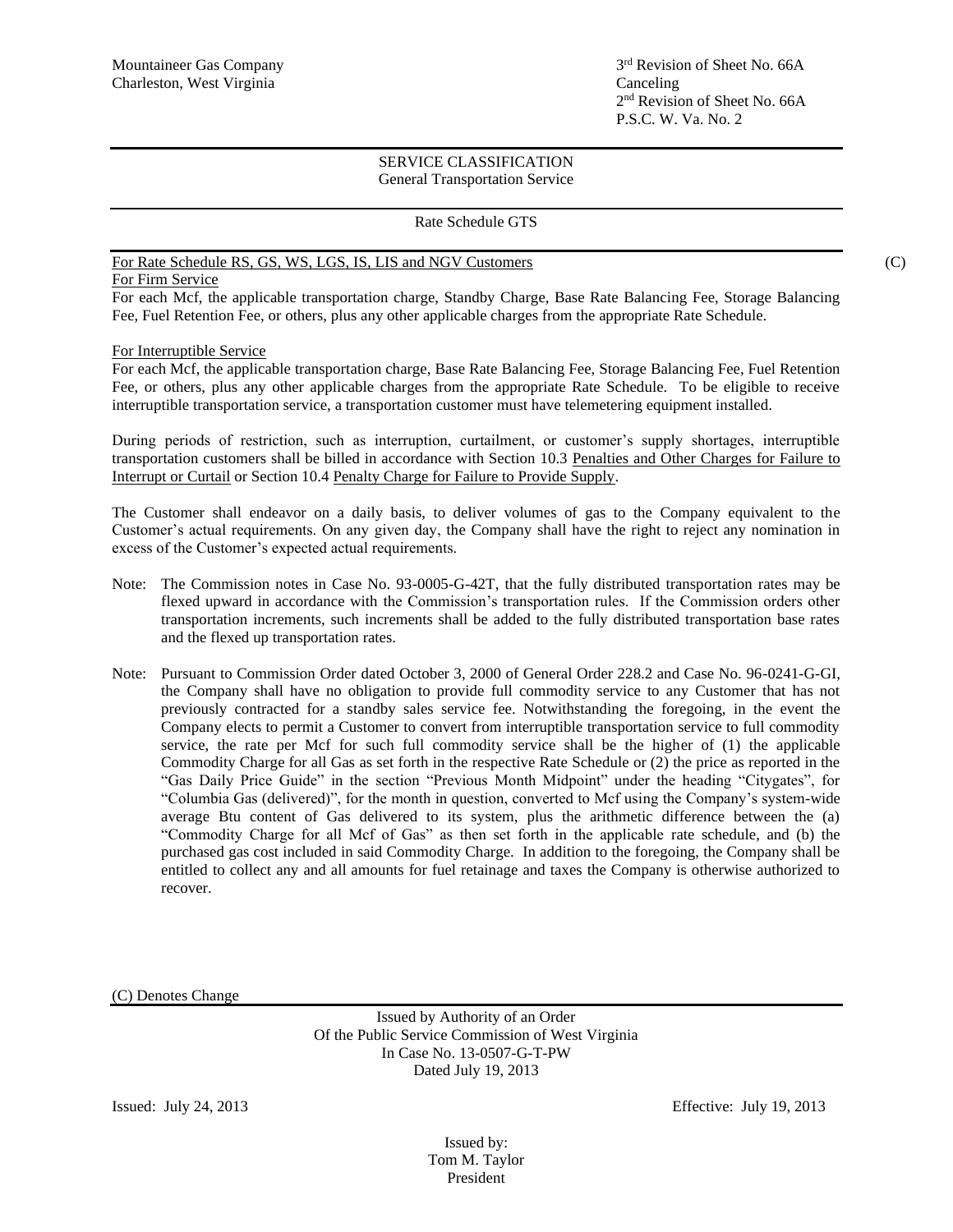Mountaineer Gas Company 2nd Revision of Sheet No. 66B 1 st Revision of Sheet No.66B P.S.C. W. Va. No. 2

# SERVICE CLASSIFICATION General Transportation Service

Rate Schedule GTS

Sheet No. 66B intentionally left blank.

Issued by Authority of an Order Of the Public Service Commission of West Virginia In Case No. 04-1595-G-42T and No. 04-1596-G-PC Dated August 24, 2005

Issued by: Thomas M. Taylor President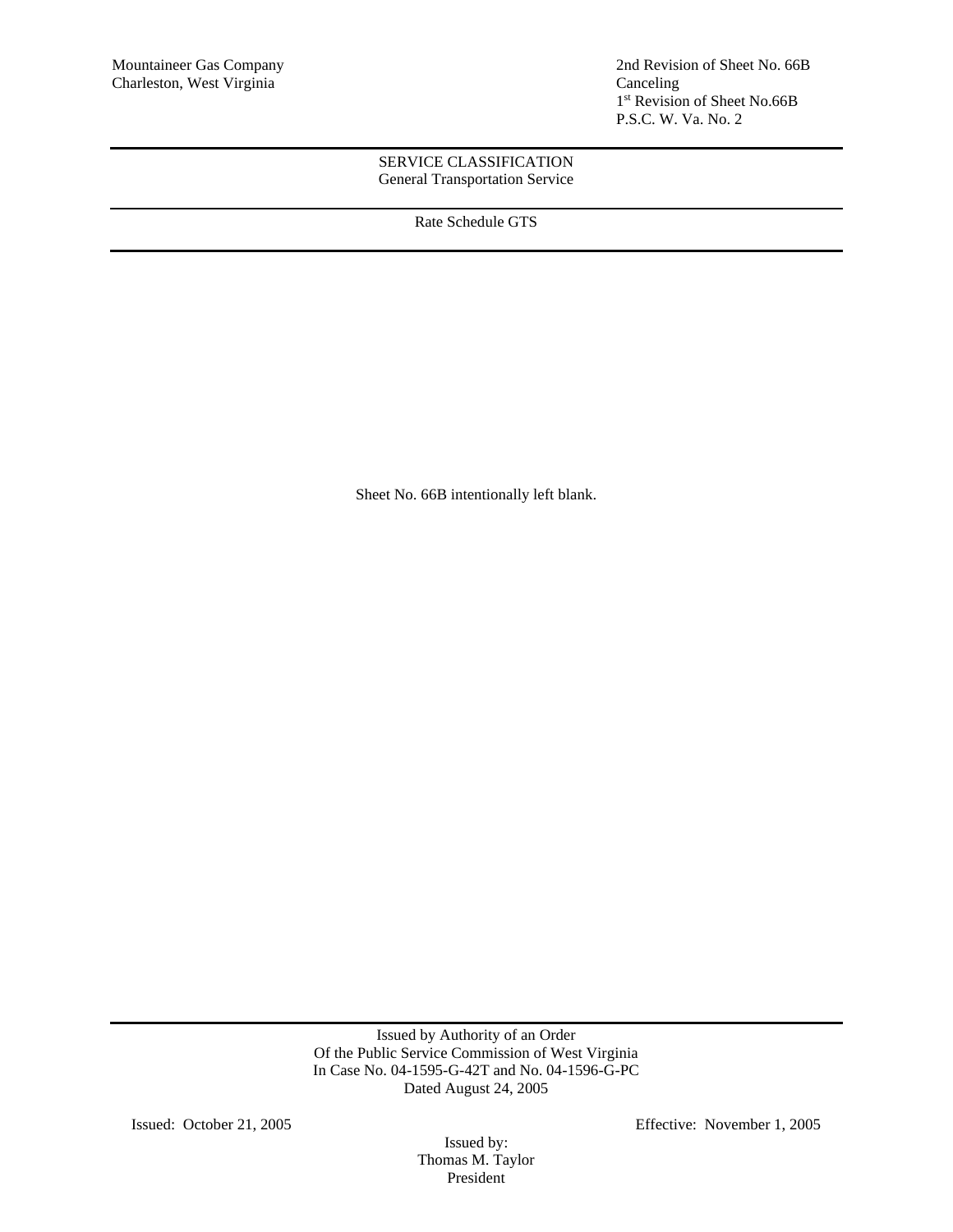Mountaineer Gas Company 2nd Revision of Sheet No. 67 1 st Revision of Sheet No. 67 P.S.C. W. Va. No. 2

## SERVICE CLASSIFICATION General Transportation Service

Rate Schedule GTS

Sheet No. 67 intentionally left blank.

Issued by Authority of an Order Of the Public Service Commission of West Virginia In Case No. 04-1595-G-42T and No. 04-1596-G-PC Dated August 24, 2005

Issued by: Thomas M. Taylor President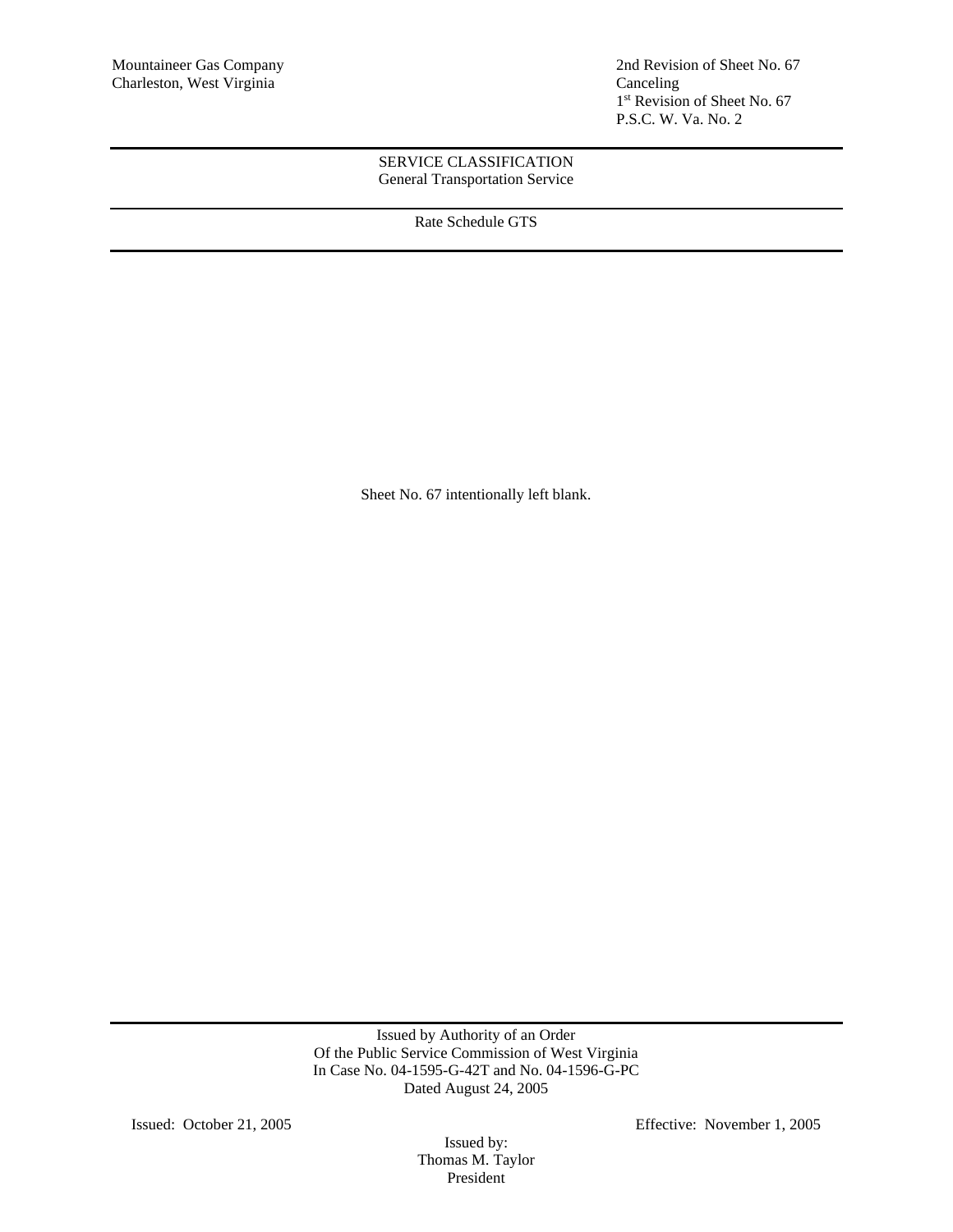$22<sup>nd</sup>$  Revision of Sheet No. 67A 21 st Revision of Sheet No. 67A P.S.C. W.Va. No. 2

## SERVICE CLASSIFICATION General Transportation Service

### Rate Schedule GTS

Special Conditions of Service (Applicable to All Rate Schedules)

1. On all transportation for RS, GS, WS and NGV rate schedule customers, including SCP rate schedule customers who would otherwise receive service under the RS, GS, and WS rate schedules, the Company shall retain as gas lost or unaccounted for in Company operations a percentage of the gas by volume delivered for the customer's account equal to the average system lost or unaccounted for gas.

This percentage shall be determined by using total annual volumes delivered to Mountaineer's system minus total annual volumes delivered to dual purpose meter transportation customers as the denominator (I) and total annual lost or unaccounted for gas as the numerator (n). The applicable percentage will be revised on an annual basis, effective November 1st, in accordance with information supplied with Mountaineer's annual Rule 30-C filing. The applicable percentage shall be rounded to the nearest hundredth of a percentage point. No retainage shall be applied to RS, GS, and WS rate schedule customers who receive service from a dual purpose meter.

Total annual lost or unaccounted for gas  $(n) = 5.5\%$  (Based on twelve months ending June 30, 2021) (C) Total annual volumes delivered to dual purpose meter transportation customers.

On all transportation for LGS rate schedule Customers, including SCP rate schedule Customers who would otherwise receive service under the LGS rate schedule, the Company shall retain as gas lost or unaccounted for in Company operations a percentage of two percent (2%) of the gas by volume delivered for the Customer's account. No retainage shall be applied to LGS rate schedule customers who receive service from a dual purpose meter.

2. This provision shall remain in effect until November 1, 2011. If a customer uses less gas than the amount of gas delivered into the Company's system on its behalf, the Customer may use such gas in the succeeding month, following which the Company shall have the right at its option to purchase the gas from the Customer at a rate equal to the lesser of (a) the cost of which it was acquired by the Customer, including pipeline transportation charges, or (b) at the Company's average non-firm purchase commodity rate, whichever is lower. Further, the Customer shall be solely responsible for any and all costs incurred as a result of its inability to balance deliveries of gas with its usage.

(C) Indicates a change in text

Issued by Authority of an Order Of the Public Service Commission of West Virginia In Case No. 21-0592-G-30C Dated: October 7, 2021

Issued: October 29, 2021 Effective: November 1, 2021

Issued by: Scott F. Klemm Vice President and Chief Regulatory Officer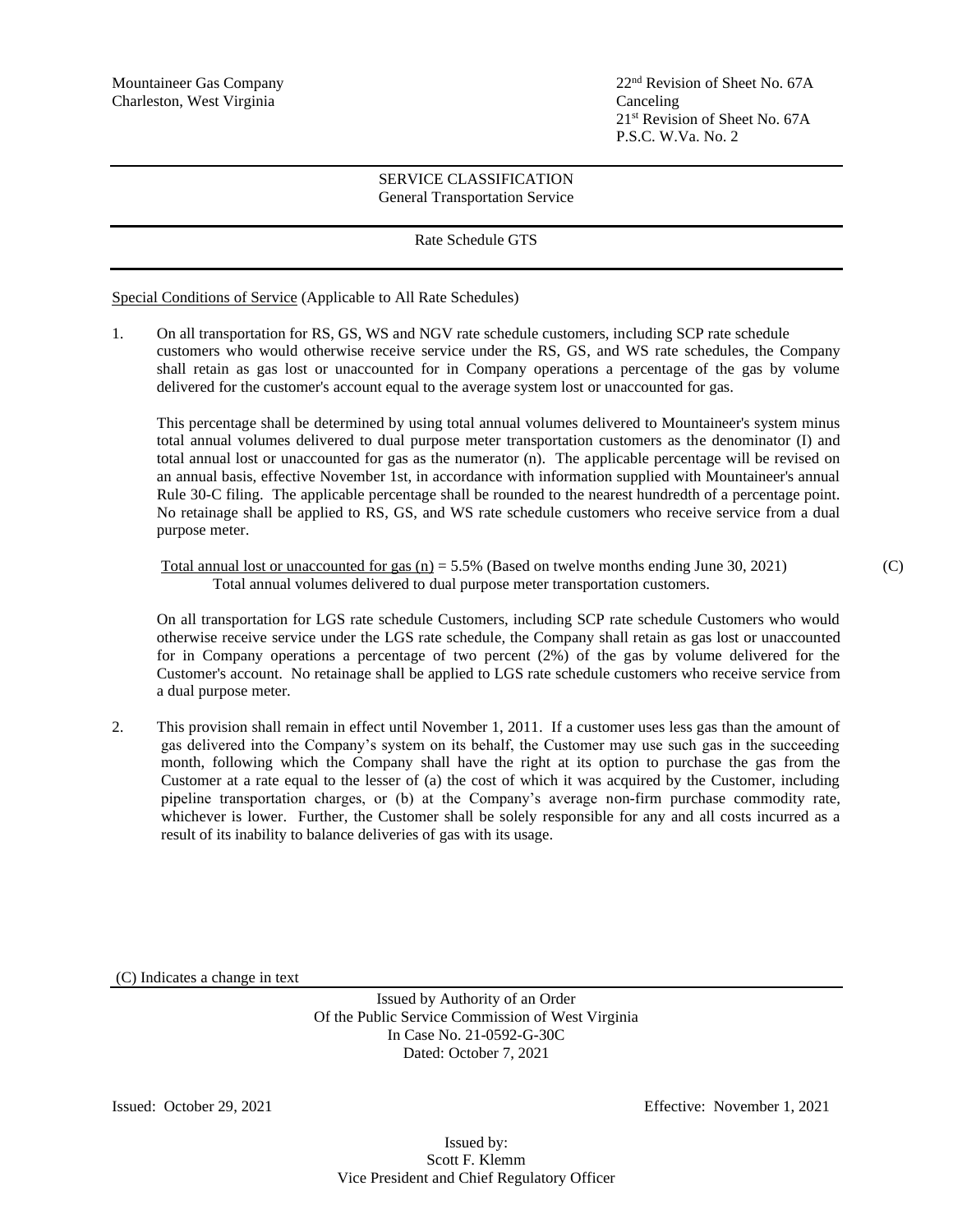## Rate Schedule GTS

# Special Conditions of Service (Continued)

- 3. The cost of any modifications to existing facilities or of any new facilities required to provide transportation service under this rate schedule shall be paid by the Customer. Such payment shall be made to the Company prior to the start of construction, unless the Company agrees to other arrangements at its option.
- 4. The Customer shall notify the Company, through its Gas Dispatcher or other designee, as to the volume of gas it expects to use and the volume it expects to have transported and delivered to the Company. Such notification shall be given daily or on such other basis as may be deemed satisfactory.

# Interruption Notice

Interruptible service may be restricted up to 100% by the Company upon reasonable notice, generally 24 hours, unless unforseen conditions affecting the Company's gas system require shorter notice. Such notification shall be deemed to be given by telephonic communication from the Company's Gas Dispatcher to the Customer's representative, as designated by the Customer and a record thereof maintained at its Dispatcher's station. Gas service may be resumed only upon receipt of advisement by the Customer's representative from the Company's Gas Dispatcher. Further, for purposes of interruption, a customer with both an MDFQ (MDV), and/or firm transportation service and interruptible service will be treated as a firm customer to the extent of the customer's MDFQ (MDV), and/or firm transportation service and as interruptible for the remaining balance of the customer's supply requirements.

# Penalty and Other Charges for Failure to Interrupt or Curtail

On any day when the Customer has been given timely notice by the Company to interrupt or curtail, any quantity of gas taken in excess of the quantity specified to be made available on that day shall be subject to a penalty of ten Dollars (\$10) per Mcf for all volumes taken in excess of one hundred and three percent (103%) of the volumes specified to be made available on such day by the Company. Any penalty or other charge for failure to interrupt or curtail shall be in addition to all charges, including, but not limited to, the commodity charge, as otherwise specified in the appropriate Rate Schedule.

Should the Company incur, directly or indirectly, as a result of the Customer's failure to interrupt or curtail, penalties or other charges, these penalties and charges shall also be paid by the Customer to the Company.

During periods of restriction, such as interruption or curtailment that result in customer's supply shortages, transportation customers not electing standby service [through an MDFQ (MDV) charge or other charge which recovers pipeline demand charges], may be assessed a penalty per Mcf, not to exceed ten dollars (\$10.00) per Mcf plus the Company's incurred gas costs (including penalties) for unauthorized takes of gas. Unauthorized takes of gas shall be volumes of gas taken by a customer from the Company when: (1) there is no current contract for sales service; and (2) the transportation customer shall not have delivered natural gas supplies sufficient to meet its requirements.

> Issued by Authority of an Order Of the Public Service Commission of West Virginia In Case No. 04-1595-G-42T and No. 04-1596-G-PC Dated August 24, 2005

Issued: October 21, 2005 Effective: November 1, 2005

Issued by: Thomas M. Taylor President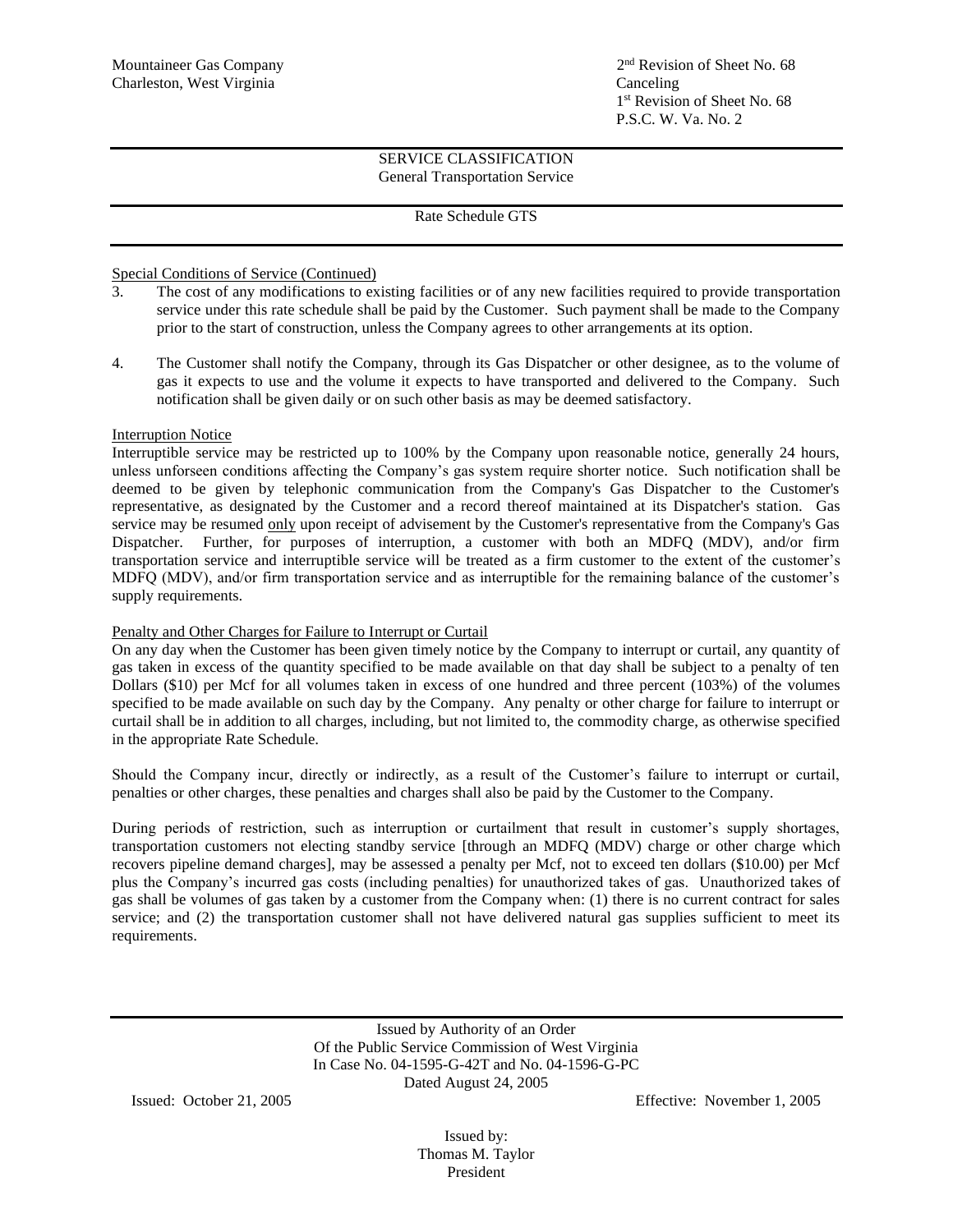## Rate Schedule GTS

Penalties and Other Charges for Failure to Interrupt or Curtail (Continued)

Any penalty or other charge for failure to interrupt or curtail shall be in addition to all charges, including, but not limited to, the commodity charge, as otherwise specified in the appropriate Rate Schedule.

Local Tax Surcharge

The above rates and customer charge are subject to the local tax surcharge as set forth on Sheet Nos. 40, 41, 42, and 43.

#### Special Provision Applicable to Rate Schedule RS, GS, WS and NGV (C)

An amount equal to the demand charges collected by the Company for firm transportation service rendered pursuant to this Rate Schedule GTS, will be credited to the next applicable cost of gas calculation made pursuant to Rule 30-C of the Rules and Regulations of the Public Service Commission of West Virginia.

## Special Provisions Applicable to all Rate Schedules

- 1. In the event of a natural gas supply shortage, interruptible transportation customers agree to sell their natural gas supply to the Company, if the Company so desires, at the higher of the Company's weighted average cost of gas or the Customer's own cost, for the month the shortage occurred. In such event the Customer will be required to furnish a copy of the Customer's supply contract or other evidence of price to the Company upon request.
- 2. To the extent that customers elect to utilize transportation service available under this rate schedule in lieu of full commodity service, the Company shall have no obligation to provide such full commodity service to an interruptible transportation customer.
- 3 The customer must provide the Company with nominations posted electronically via the Company's electronic nominations system in compliance with the Company's reasonable nomination deadlines. The Company shall also have the right, in its reasonable opinion, to modify the nominations system to provide a reasonable alternative method by which the customer's nominations may be submitted to the Company.
- 4. Any entity who submits nominations on behalf of any end user accounts other than its own must execute an Electronic Bulletin Board User Agreement with the Company and pay the following rates for use of the Company's electronic bulletin board nominations system:

| Up to 20 accounts  |  |
|--------------------|--|
| 21 to 100 accounts |  |
| Over 100 accounts  |  |

 $$100$  per month \$500 per month  $$1,000$  per month

(C) Denotes Change

Issued by Authority of an Order Of the Public Service Commission of West Virginia In Case No. 13-0507-G-T-PW Dated July 19, 2013

Issued: July 24, 2013 Effective: July 19, 2013

Issued by: Tom M. Taylor President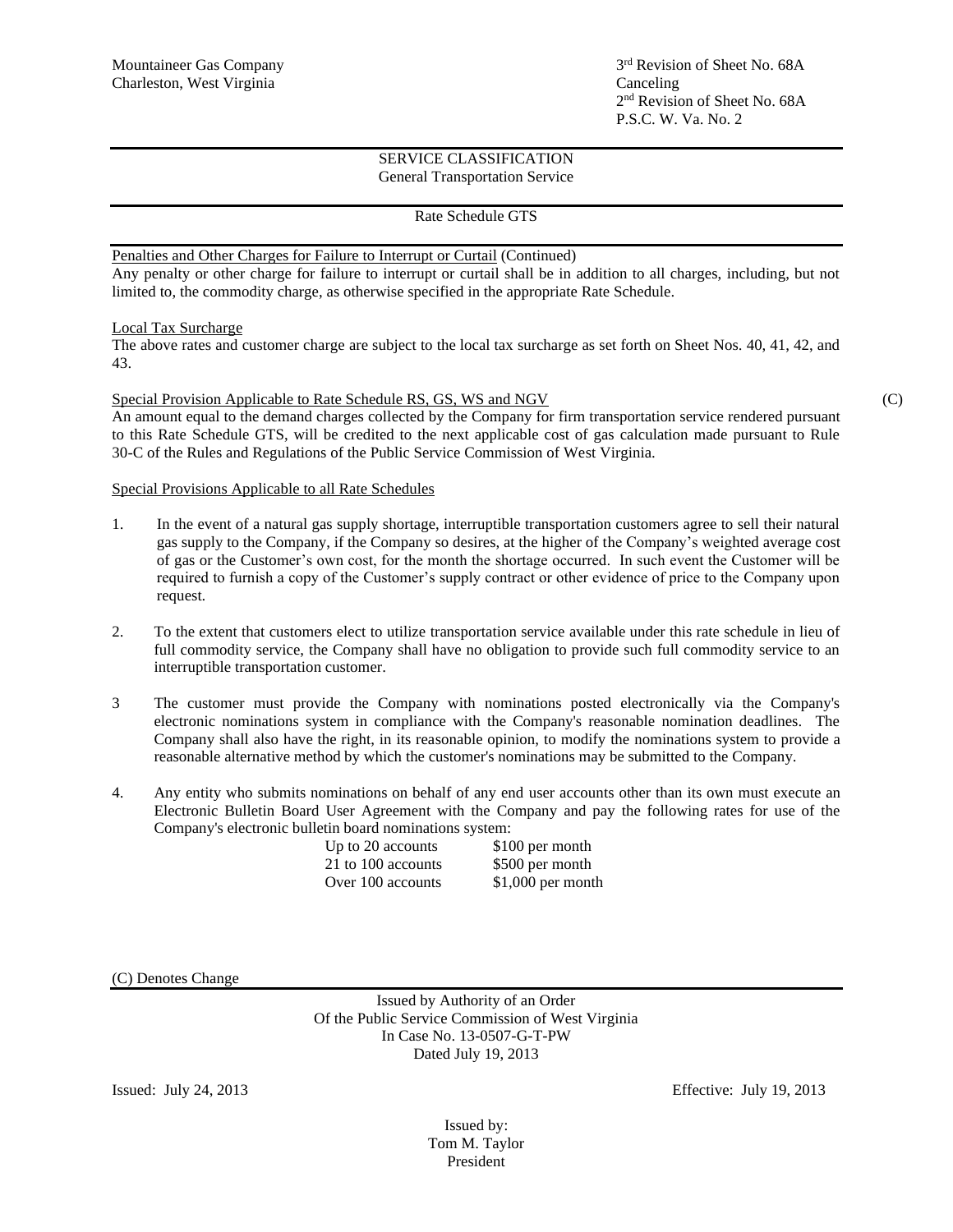# Rate Schedule GTS

Special Provisions Applicable to all Rate Schedules (Continued)

The customer is responsible for providing or causing to be provided to the Company any and all information requested by the Company in order to verify the volumes of gas delivered into the Company's system by or on behalf of the Customer.

- 5. Each Customer under this Service Classification warrants that it will, at the time it delivers gas to the Company for transportation, have good and merchantable title to all such gas free and clear of all liens, encumbrances and claims whatsoever. The Customer shall indemnify the Company and save it harmless from all suits, actions, debts, accounts, damages, costs, losses and expenses arising out of the adverse claims of any or all persons to said gas including claims for any gas royalties, taxes, license fees or charges applicable to such gas or to the delivery of such gas to the Company for transportation.
- 6. The Company reserves the right to reject any application for service or nominations under this Service Classification where, in the reasonable opinion of the Company, the provision of service would result in a reduction in the Company's rights or ability to receive service, purchase gas or utilize capacity on the pipeline suppliers, impair or interfere with the Company's operations, or impose costs in excess of those subject to recovery under these rates. This provision shall include but is not limited to the transmission system of the Company's interstate pipeline suppliers.
- 7. Installation/Maintenance of Telemetering
	- a. In order to be eligible to receive, or continue to receive transportation service, all customers must have telemetering equipment installed at each Customer meter, unless the Customer elects to pay the Standby Charge described in paragraph  $8(e)$  below. The Customer shall be responsible for all costs to install such equipment, including the contribution in aid of construction gross-up tax, and the Company (or its designated vendor) shall be responsible for the choice of and installation of the telemetering equipment.
	- b. Effective November 1, 1995, all accounts must have telemetering installed or the Customer shall be billed the Standby Charge for all usage.

Requests for telemetering installation shall be addressed on a first come first served basis, based upon the actual receipt by the Company of notification that the phone line and telemetering mounting surface is complete as contained in the Company's Transportation Guidelines.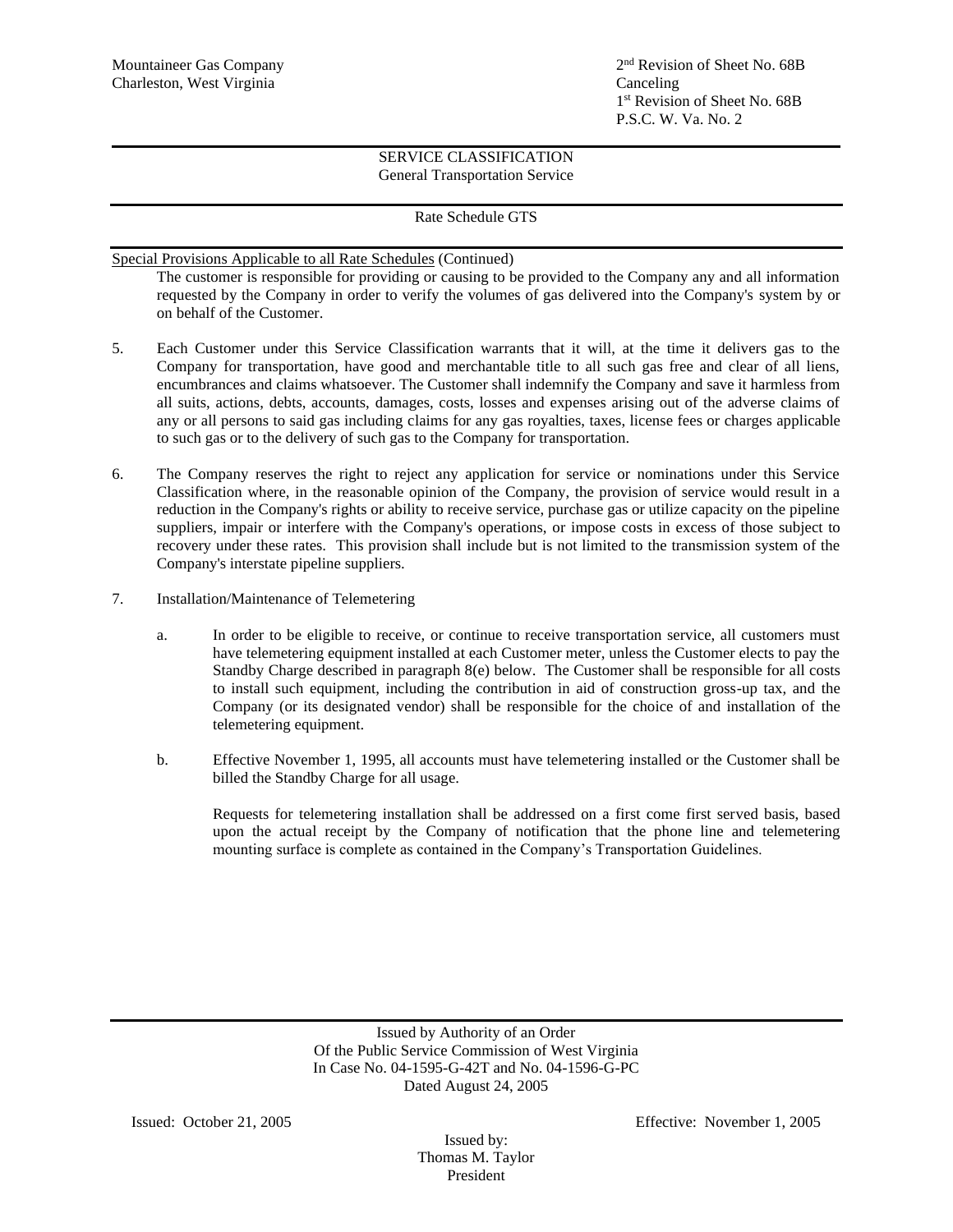# Rate Schedule GTS

Special Provisions Applicable to all Rate Schedules (Continued)

- c. The total installation cost will be financed by the Company at 0% (zero percent) interest with the customer making monthly payments over a thirty-six-month period with each monthly payment equal to 1/36 of the total cost of the telemetering installation. Failure to pay any amounts owed will be treated in accordance with the Company's normal collection and discontinuance of service policies.
- d. As an alternative to installing telemetering, the Customer may elect to pay a Standby Charge per Mcf on all its usage. Customers that elect to pay the Standby Charge shall be considered firm transportation customers and will not be subject to interruption. This charge shall be as follows:

Standby Charge: \$1.126 per Mcf

- e. Upon installation of the telemetering equipment, Mountaineer shall own and maintain such equipment.
- f. The Company may require that the Customer enter into any agreement or agreements consistent with the provisions of Rate Schedule GTS (for the implementation of these telemetering provisions).
- g. In the event the Customer's telemetering equipment fails to provide daily usage information, the Company will estimate the Customer's usage for each day the daily information is not available as the average daily usage for the month or, for Rate Schedule RS, GS and WS customers, the Company may choose to use the Customer's peak day to calculate the daily usage during days when the Customer's daily usage may be estimated to be above average for the month. The peak day will be based on one percent (1%) of the individual customer's total usage for the fiscal year ended June 30 of the preceding year. For facilities with less than twelve (12) months usage history, the Company may estimate the Customer's peak day.

# 8. Daily Balancing

a. All customers receiving transportation service from the Company shall be subject to the requirements of this paragraph. All charges under this paragraph shall be in addition to any other penalty charges or other charges contained in Mountaineer's tariffs.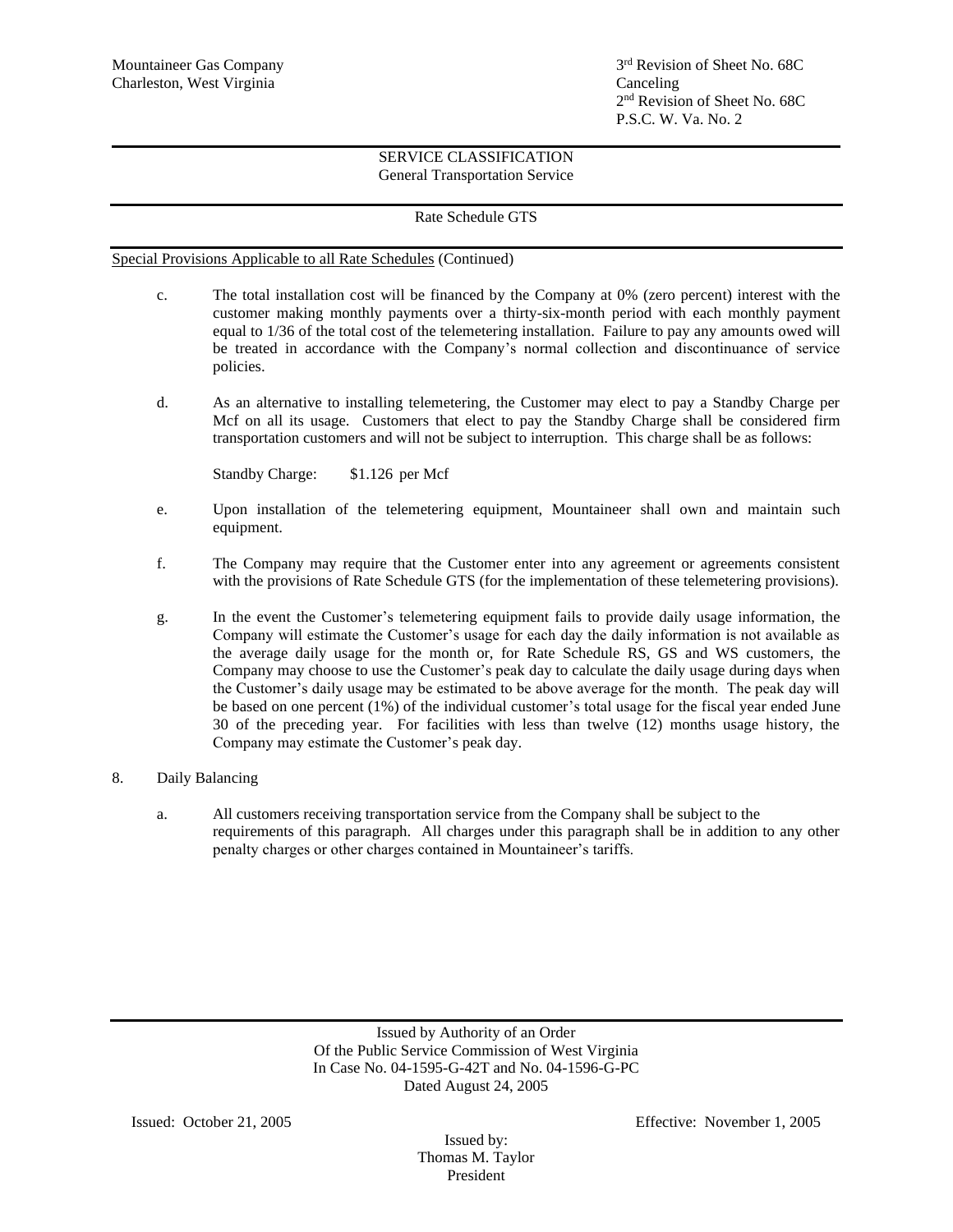2<sup>nd</sup> Revision of Sheet No. 68D 1 st Revision of Sheet No. 68D P.S.C. W. Va. No. 2

### SERVICE CLASSIFICATION General Transportation Service

#### Rate Schedule GTS

Special Provisions Applicable to all Rate Schedules (Continued)

b. For all transportation customers without telemetering, the following balancing fees shall be charged for all usage.

| <b>Storage Balancing Fee</b> | $$0.263$ per Mcf |
|------------------------------|------------------|
| Base Rate Balancing Fee      | $$0.027$ per Mcf |

c. For all transportation customers with telemetering, the following daily balancing fees shall be charged for all daily usage in excess of or less than the Customer's daily nomination by customer account, less fuel retention. (See Example Nos. 1 and 2).

| <b>Storage Balancing Fee</b>   | \$0.263 per Mcf |  |
|--------------------------------|-----------------|--|
| <b>Base Rate Balancing Fee</b> | \$0.027 per Mcf |  |

For each day a customer receives transportation service from the Company, the Company will calculate for the Customer an Undertender Balance Quantity (UBQ) or an Overtendered Balance Quantity (OBQ). If the actual daily quantity delivered by the Customer to the Company exceeds the Customer's usage, the difference shall constitute the Customer's OBQ for that day. If the actual daily quantity delivered by the Customer to the Company is less than the Customer's usage, the difference shall constitute the Customer's UBQ for that day.

#### Example No. 1

|                   |            | Customer A   |            |                |                                |
|-------------------|------------|--------------|------------|----------------|--------------------------------|
| $\underline{Day}$ | Deliveries | <b>Usage</b> | <b>UBQ</b> | OBO            | Daily Balancing Fee            |
|                   | 1,000      | 1,050        | 50         | $\overline{0}$ | \$14.50<br>$(50 \times $0.29)$ |
| 2                 | 1,000      | 1,000        | $\theta$   | $\theta$       | $\overline{0}$                 |
| 3                 | 1,000      | 950          | $\theta$   | 50             | \$14.50<br>$(50 \times $0.29)$ |

# Issued by Authority of an Order Of the Public Service Commission of West Virginia In Case No. 04-1595-G-42T and No. 04-1596-G-PC Dated August 24, 2005

Issued: October 21, 2005 Effective: November 1, 2005

Issued by: Thomas M. Taylor President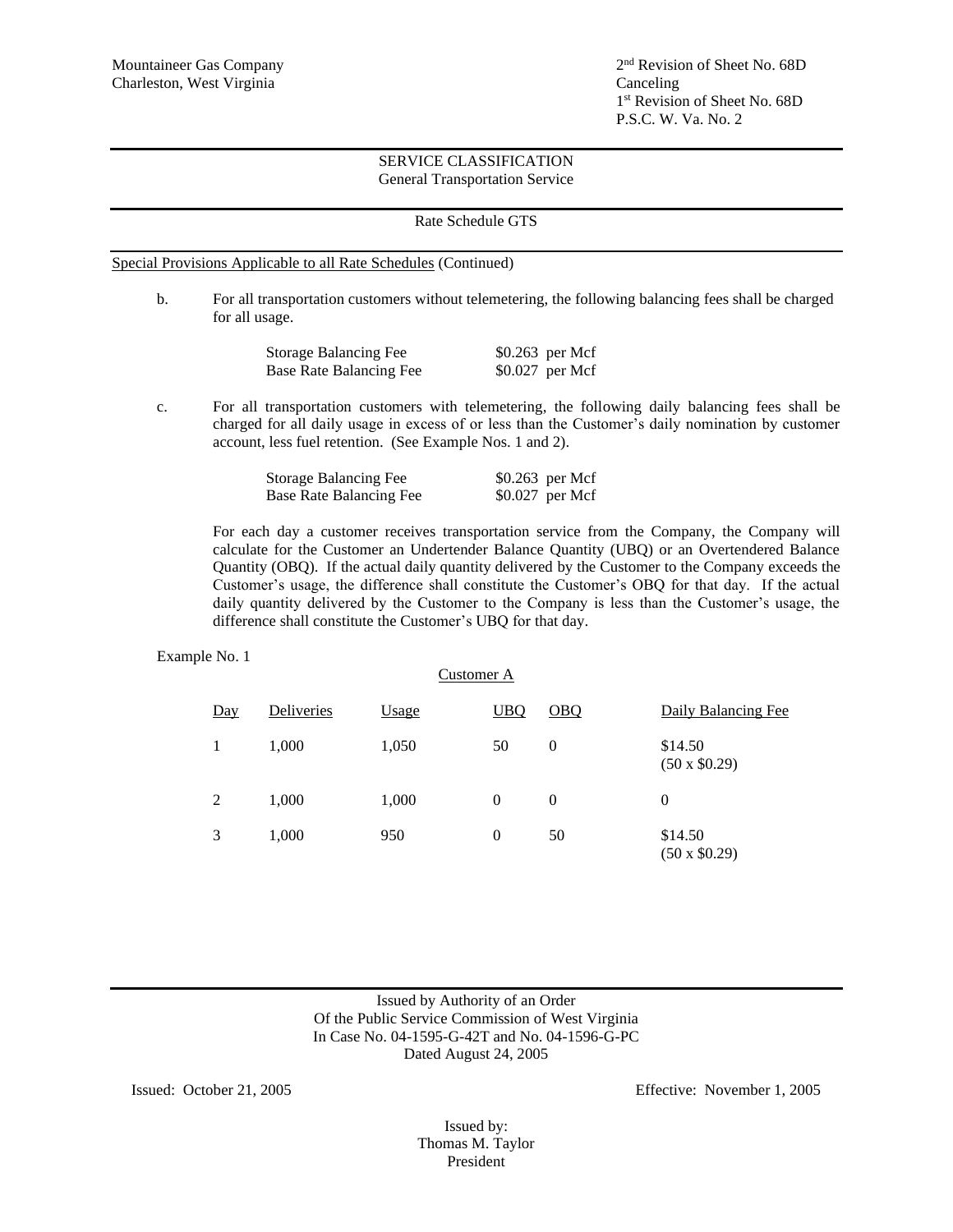|                |               |                                                                 |                  | Rate Schedule GTS |             |                                         |
|----------------|---------------|-----------------------------------------------------------------|------------------|-------------------|-------------|-----------------------------------------|
|                |               | Special Provisions Applicable to all Rate Schedules (Continued) |                  |                   |             |                                         |
|                | Example No. 2 |                                                                 | Customer B       |                   |             |                                         |
| Day            | Deliveries    | Usage                                                           | <b>UBQ</b>       | <b>OBQ</b>        | <b>MDFQ</b> | Daily Balancing Fee                     |
| 1              | 1,000         | 1,050                                                           | 50               | $\boldsymbol{0}$  | 150         | \$0<br>$((50 - 150) < 0)$               |
| $\overline{2}$ | 1,000         | 1,200                                                           | 200              | $\boldsymbol{0}$  | 150         | \$14.50<br>$((200 - 150) \times $0.29)$ |
| 3              | 1,000         | 950                                                             | $\boldsymbol{0}$ | 50                | 150         | \$0<br>$((50 - 150) < 0)$               |
| $\overline{4}$ | 1,000         | 800                                                             | $\boldsymbol{0}$ | 200               | 150         | \$14.50<br>$((200 - 150) \times $0.29)$ |

Issued by Authority of an Order Of the Public Service Commission of West Virginia In Case No. 04-1595-G-42T and No. 04-1596-G-PC Dated August 24, 2005

Issued: October 21, 2005 Effective: November 1, 2005

Issued by: Thomas M. Taylor President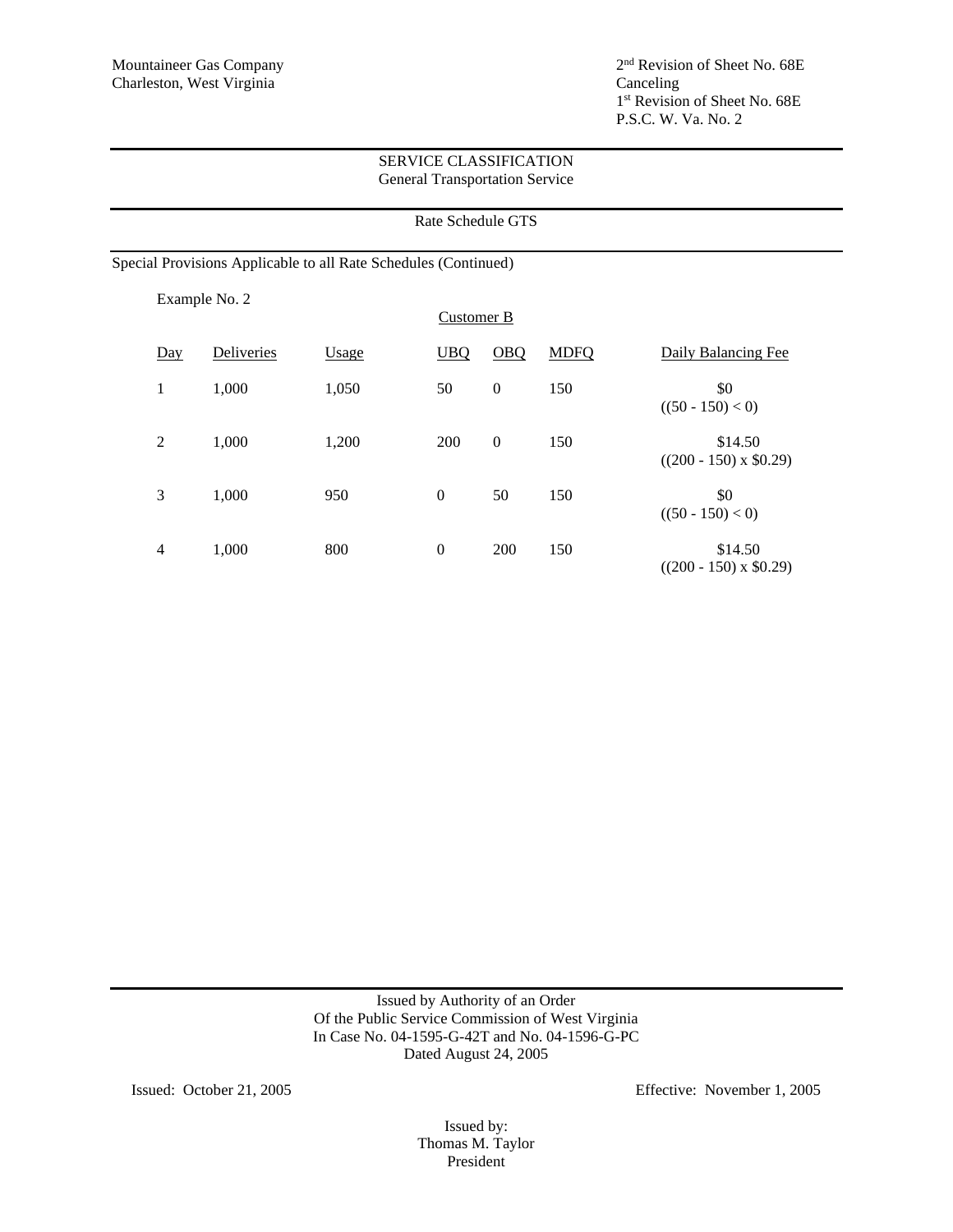Mountaineer Gas Company 3rd Revision of Sheet No. 68F 2 nd Revision of Sheet No. 68F P.S.C. W. Va. No. 2

### SERVICE CLASSIFICATION General Transportation Service

# Rate Schedule GTS

## Special Provisions Applicable to all Rate Schedules (Continued)

9. Cash out Provision for Monthly Excess Mcf Banks

Effective November 1, 2002, the Company may at its reasonable discretion, elect each month to cash out monthly excess Mcf banks for all transportation accounts, as set forth in the following provision "Maximum Bank Volumes". If the Company elects to cash out, such excess Mcf banks shall be cashed out based upon the Index price as stated for the appropriate month in the publication "Gas Daily" in the section "Previous Month Midpoint" (where Previous Month would refer to the bank month being considered for cash out) for the City-gate point "Columbia Gas (delivered)". (Note: For actual billing purposes, the Index price referenced above will be adjusted to an Mcf price using the Company's system wide average BTU content of gas delivered to its system.

## 10. Maximum Bank Volumes

During the period November 1, 2002 through October 31, 2003 a Customer account may maintain a maximum bank volume of 20% of the highest monthly throughput for the most immediately preceding 12 month period. If the Customer has an end of month bank in excess of the maximum, cash out of positive bank balances in excess of the 20% level during this period may be performed by the Company at its reasonable discretion at the following percentages of the Index price:

End of month bank balance in excess of 20% up to and including 30% of maximum bank balance 90% of Index; End of month bank balance in excess of 30% up to and including 45% of maximum bank balance 80% of Index; End of month bank balance in excess of 45% of maximum bank balance 70% of Index

Beginning November 1, 2003 and thereafter a Customer account may maintain a maximum bank volume of 15% of the highest monthly throughput for the most immediately preceding 12-month period. If the Customer has an end of month bank in excess of the maximum, cash out of positive bank balances in excess of the 15% level during this period may be performed by the Company at its reasonable discretion at the following percentages of the Index price:

End of month bank balance in excess of 15% up to and including 25% of maximum bank balance 90% of Index; End of month bank balance in excess of 25% up to and including 40% of maximum bank balance 80% of Index; End of month bank balance in excess of 40% of maximum bank balance 70% of Index

Bank balances are defined as the Mcf imbalance resulting when the deliveries on behalf of a Customer account to the Company less applicable fuel retainage are greater than the Customer account's usage.

> Issued by Authority of an Order Of the Public Service Commission of West Virginia In Case No. 04-1595-G-42T and No. 04-1596-G-PC Dated August 24, 2005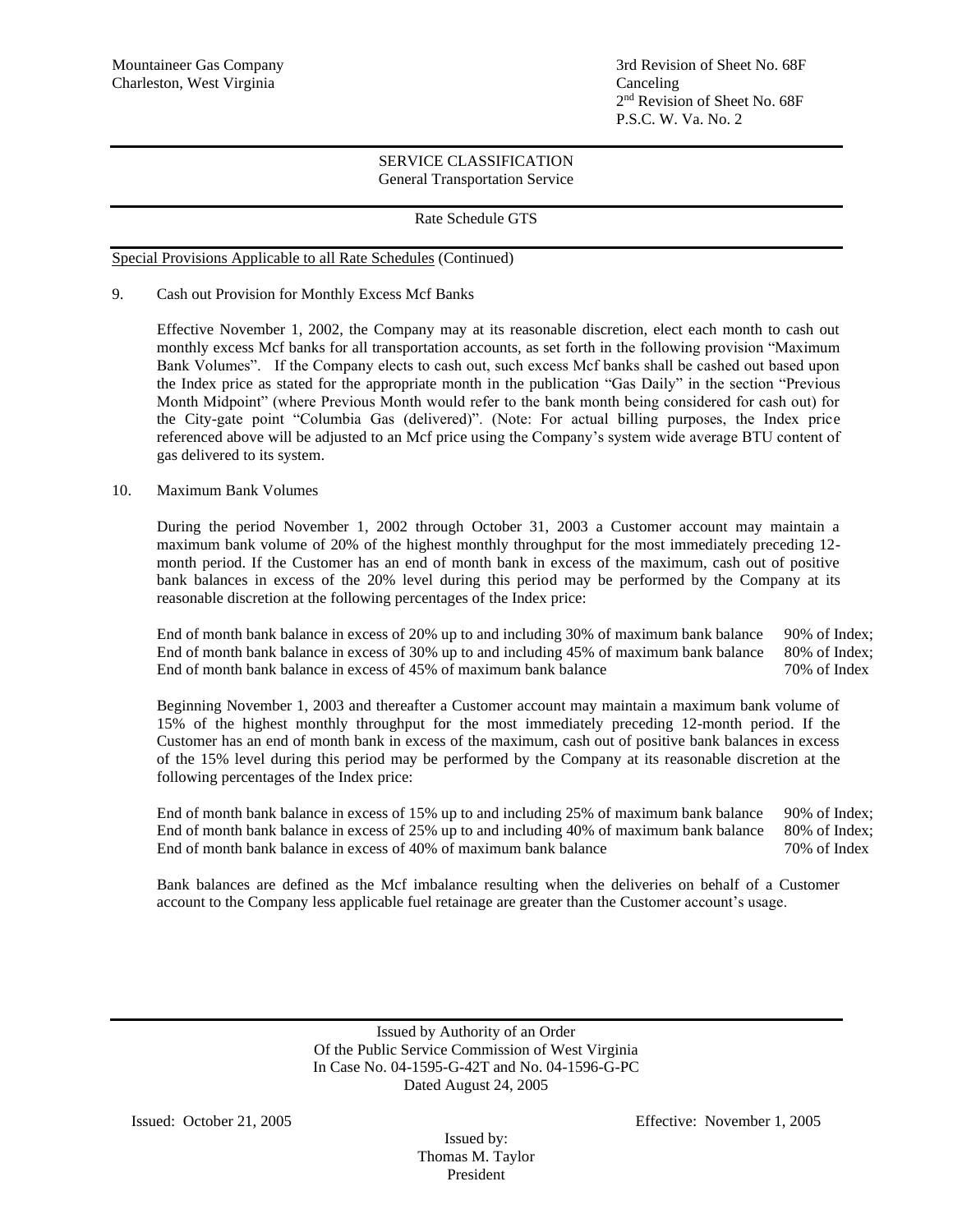1<sup>st</sup> Revision of Sheet No. 68G Original Sheet No. 68G P.S.C. W. Va. No. 2

# SERVICE CLASSIFICATION General Transportation Service

# Rate Schedule GTS

### Special Provisions Applicable to all Rate Schedules (Continued)

In the event a transportation Customer demonstrates that due to extraordinary circumstances beyond its control its highest monthly throughput over the immediately-preceding 12 months is nt representative of its normal operations, Company agrees to negotiate in good faith in an effort to establish a representative level of highest monthly throughput that will be utilized as the basis for the maximum bank volumes herein, in lieu of the highest monthly throughput over the most immediately-preceding 12 months.

The total cash out for each end of the month's bank balance in excess of the maximum allowable bank shall be calculated by pricing the bank in excess of the allowable bank within each level. For example, during the year November 1, 2002 through October 31, 2003, a total monthly bank of 47% would cash out all Mcf in excess of 20% as follows: the first 10% at the "90% of Index" price, plus 15% at the "80% of Index" price, plus the remaining 2% at the "70% of Index" Price.

If the Company intends to exercise the option to cash out the Customer's positive bank balance in excess of the maximum bank level, the Company agrees to notify the nominating entity of the intent to cash out on or before the 20<sup>th</sup> day of the month to be cashed out.

During any month that banks are frozen for one or more days, there shall be no cash outs.

11. Freezing of Banks

The Company may freeze banks for reasons arising from actual system restrictions (but not merely due to the market price of natural gas) including:

- 1) Lack of available capacity or deliverability to make delivery of the banks.
- 2) During days when the delivering pipelines have declared that non-firm capacity is unavailable,
- 3) During periods of interruption when adverse weather conditions within the Company's operating areas place abnormal demands on the Company's supply and/or deliverability of gas.
- 4) Operational problems which affects the Company's ability to deliver gas to its customers,
- 5) Any other reasonable cause.
- 12. Daily/Monthly Billing Treatment of Throughput

In determining daily or monthly billings to all transportation customers, the order of supply to the Customer shall be as follows:

- 1) Banked gas (if not frozen)
- 2) Deliveries by the Customer to the Company during the period
- 3) Any contracted MDFQ
- 4) Full service sales service (if available)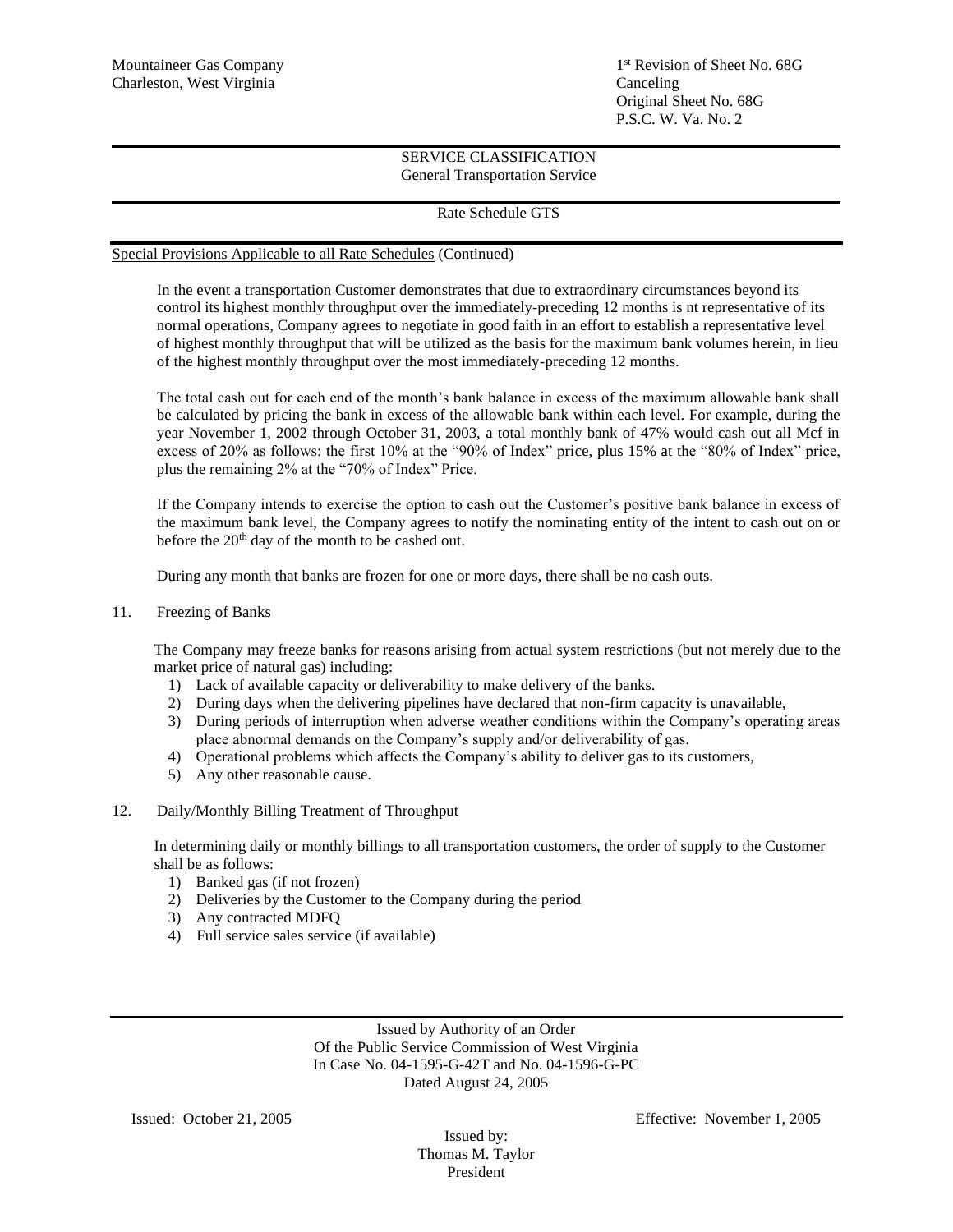Rate Schedule GTS

## Pooling Service for Interruptible Gas Transportation

### **Definitions**

For the purposes of Interruptible Gas Transportation Pooling Service, the following definitions shall apply:

| "Customer":                  | Shall have the same meaning as that shown in the definition section found elsewhere in the<br>Company's Tariffs. A Pool Operator may also be a Customer but only as set forth in these<br>Interruptible Gas Transportation Pooling Service Tariff provisions. For clarity, Pool Operator<br>shall only be referred to as Pool Operator herein and not as Customer.                                                                                                                                                                                                                                                                                                                                 |
|------------------------------|----------------------------------------------------------------------------------------------------------------------------------------------------------------------------------------------------------------------------------------------------------------------------------------------------------------------------------------------------------------------------------------------------------------------------------------------------------------------------------------------------------------------------------------------------------------------------------------------------------------------------------------------------------------------------------------------------|
| "Customer Letter             |                                                                                                                                                                                                                                                                                                                                                                                                                                                                                                                                                                                                                                                                                                    |
| Agreement":                  | Shall be the "Customer Letter of Understanding Regarding Participation in Interruptible Gas<br>Transportation Pooling Service".                                                                                                                                                                                                                                                                                                                                                                                                                                                                                                                                                                    |
| "End User":                  | Any individual, firm or organization which is the ultimate consumer of natural gas.                                                                                                                                                                                                                                                                                                                                                                                                                                                                                                                                                                                                                |
| "Human Needs                 |                                                                                                                                                                                                                                                                                                                                                                                                                                                                                                                                                                                                                                                                                                    |
| End User":                   | An End User whose facilities are used for residential dwelling on either a permanent or<br>transitory basis; commercial and governmental End Users of a residential nature; and other<br>End Users who are predominantly engaged in activities that are necessary for public health<br>and safety. Such facilities shall include, but are not limited to, residences, apartment<br>buildings, correctional institutions, schools, hospitals, nursing homes, hotels/motels. Such<br>facilities may include civil and governmental End Users whose facilities are required in the<br>performance of protecting and preserving the public health and safety, such as emergency<br>operations centers. |
| "Interruptible               |                                                                                                                                                                                                                                                                                                                                                                                                                                                                                                                                                                                                                                                                                                    |
| Pool":                       | An aggregation of multiple interruptible transportation accounts of one or more natural gas<br>End Users that have executed a Customer Letter Agreement with the Company and for which<br>the daily imbalances attributable to End Users account(s) are to be netted and billed to the<br>Pool Operator instead of the End Users. If an Interruptible Pool is made up solely of multiple<br>points of delivery for one Customer, it is referred to as an individual member Interruptible<br>Pool, whereas a Pool made up of two or more Customers is referred to as a multiple member<br>Interruptible Pool.                                                                                       |
| "Distribution Area<br>Pool": | An Interruptible Pool as defined above where the daily imbalances are to be netted only with<br>accounts located in the same Company Distribution Area in accordance with the provisions<br>herein.                                                                                                                                                                                                                                                                                                                                                                                                                                                                                                |

Issued by Authority of an Order Of the Public Service Commission of West Virginia In Case No. 04-1595-G-42T and No. 04-1596-G-PC Dated August 24, 2005

Issued by: Thomas M. Taylor President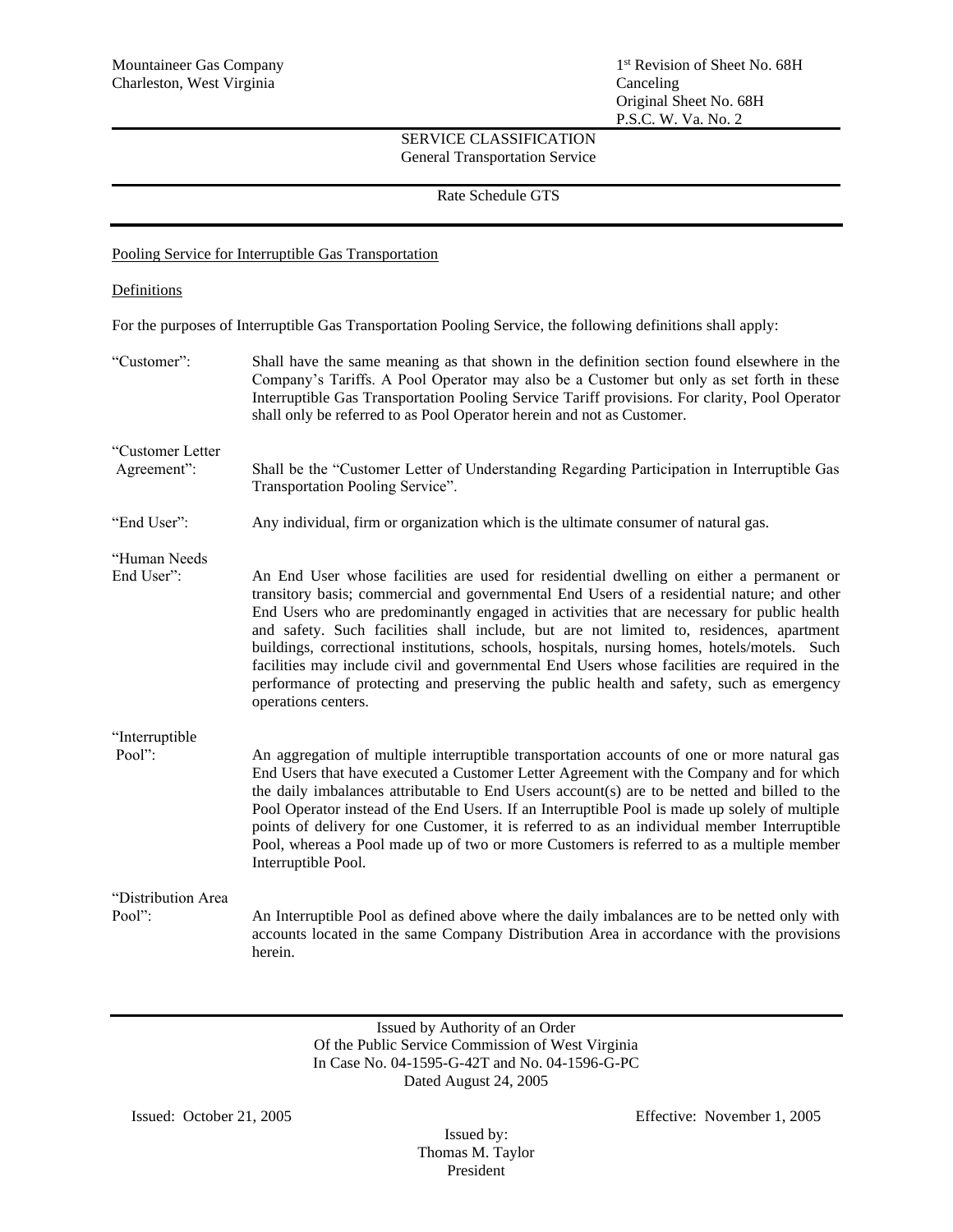#### Rate Schedule GTS

|                                                     | Pooling Service for Interruptible Gas Transportation (Continued)                                                                                                                                                                                                                                          |
|-----------------------------------------------------|-----------------------------------------------------------------------------------------------------------------------------------------------------------------------------------------------------------------------------------------------------------------------------------------------------------|
| "Distribution Area":                                | A contiguous Company pipeline(s) which may include one or more pipeline delivery points to<br>End Users and one or more receipt points from other third party pipelines.                                                                                                                                  |
| "System Wide<br>Pool":                              | An Interruptible Pool as defined above where the daily imbalances are first netted among Pool<br>Members on a per Distribution Area basis at no fee. The remaining imbalances from each<br>Distribution Area are netted across one or more Distribution Area in accordance with the<br>provisions herein. |
| "Interruptible<br>Pool Member" or<br>"Pool Member": | An individual End User assigned to a pool.                                                                                                                                                                                                                                                                |
| "Marketer" or<br>"Supplier":                        | An entity that obtains gas supply and offers that supply to one or more End Users.                                                                                                                                                                                                                        |
| "Pooler" or "Pool<br>Operator":                     | The entity which has entered into a "Natural Gas Pooling Agreement for Interruptible Gas<br>Transportation Services" with the Company.                                                                                                                                                                    |
| "Pool Operator<br>Agreement":                       | Shall be the "Natural Gas Pooling Agreement for Interruptible Gas Transportation Services"<br>executed between the Company and the Pool Operator.                                                                                                                                                         |
| "Qualified Pool<br>Operator":                       | A Pool Operator who nets daily imbalances on behalf of two or more interruptible<br>transportation Customers and who has been certified pursuant to the Commission's Rules and<br>has met the requirements of the Company's Tariffs.                                                                      |
|                                                     |                                                                                                                                                                                                                                                                                                           |

# **Availability**

Pooling Service shall be available throughout the Company's service territory to (1) Customers receiving Interruptible Gas Transportation Service who are acting as their own Pool Operator for netting of daily imbalances, and/or (2) Pool Operators who have contracted to net daily imbalances attributable to two or more interruptible transportation Customers as part of a qualifying pool as determined within these rules.

> Issued by Authority of an Order Of the Public Service Commission of West Virginia In Case No. 04-1595-G-42T and No. 04-1596-G-PC Dated August 24, 2005

Issued by: Thomas M. Taylor President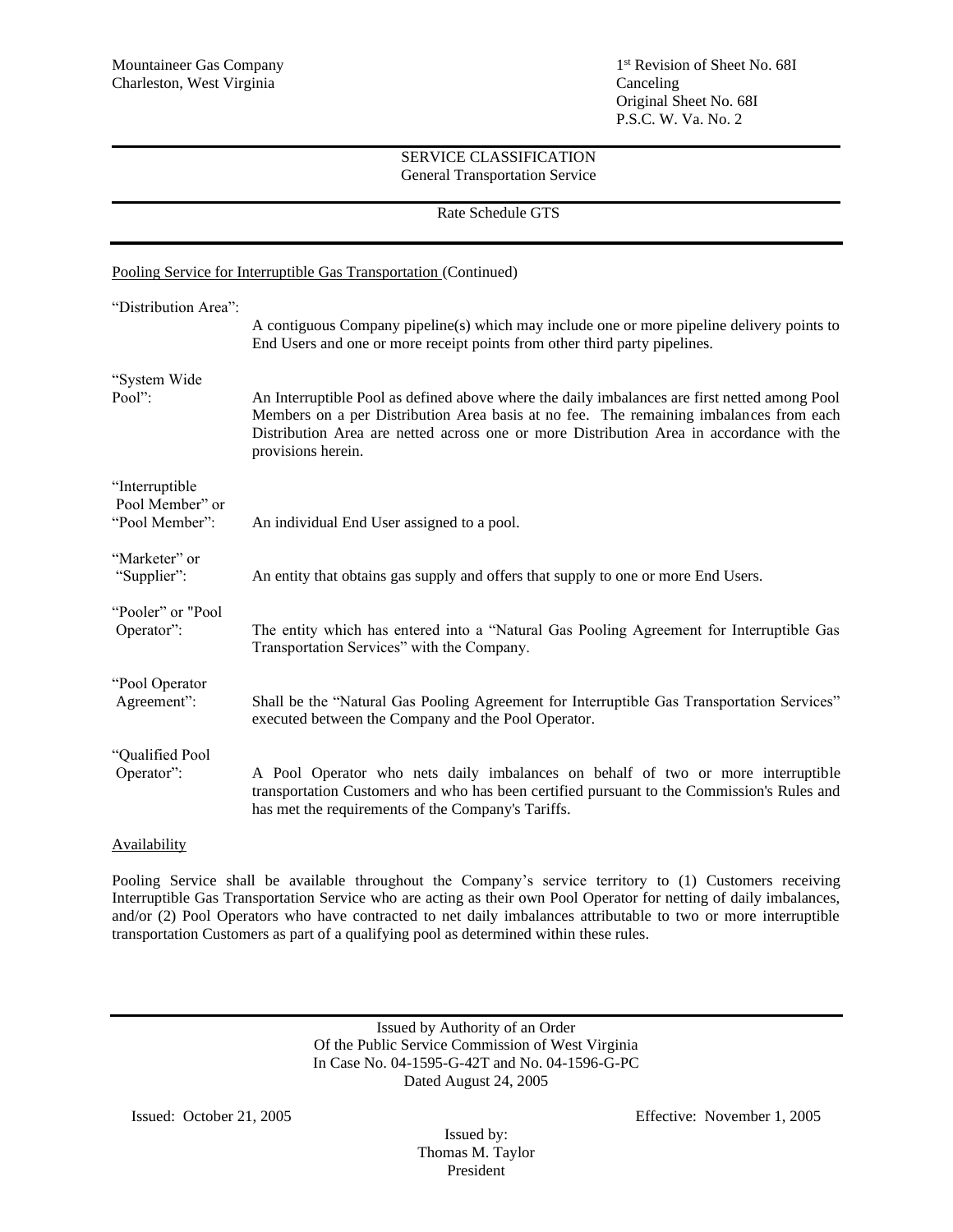1<sup>st</sup> Revision of Sheet No. 68J Original Sheet No. 68J P.S.C. W. Va. No. 2

## SERVICE CLASSIFICATION General Transportation Service

Rate Schedule GTS

# Pooling Service for Interruptible Gas Transportation (Continued)

# Pool Operator Eligibility

A Pool Operator may manage the gas supplies for two or more interruptible transportation Customers for the sole purpose of netting daily imbalances. A Pool Operator may also serve as the marketer/agent for gas supply purposes for the End User Pool Members and may also provide supply for End Users who are receiving transportation service but not Pooling Service... Before commencing Interruptible Gas Transportation Pooling Service, a Pool Operator must: (a) be certificated by the Public Service Commission of West Virginia (Commission) in compliance with the Commission's Rules and provide to the Company proof of such certification, (b) execute a Pool Operator Agreement with the Company which shall set forth specific covenants and obligations undertaken by the Company and Pool Operator under the Company's Tariff in consideration of the Customers involved in any such Interruptible Pools, (c) abide by all rules governing Pooling Service, and (d) establish creditworthiness or else provide a security deposit to the Company in the form of cash or in the form of a guaranty agreement issued by a financially responsible guarantor. The amount of the security deposit that may be required will not exceed one-sixth (1/6) of the estimated average annual balancing fees for the associated Customer accounts in a Pool Operator's Interruptible Pools. Estimated average annual balancing fees shall be defined as the total of two-thirds (2/3) of the historical daily imbalances for all Interruptible Pool Member accounts during the most recent twelve (12) months. If the Pool Operator has provided a security deposit to the Company, the Company may require the Pool Operator to adjust the amount of the security deposit as Customers are added, and the Pool Operator may require the Company to adjust the amount of the security deposit as Customers are removed to/from the Pool(s). Customers may serve as a Pool Operator for their own accounts without receiving certification from the Commission and are not required to provide a security deposit. However, such Pool Operator may not serve as Pool Operator for other Customer accounts without receiving certification from the Commission.

# Customer Eligibility to Participate in Interruptible Transportation Pooling Service

All Customers who elect to participate as an Interruptible Pool Member must meet the following qualifications:

- 1) The Customer must have telemetry equipment installed on its metering devices and provide a dedicated telephone line to be used for electronic transmission of telemetry determined daily usages.
- 2) As of the date of the Commission order approving these tariffs, the Customer must be, or previously have been, an Interruptible Transportation Customer, or be an industrial or commercial customer that requests and is eligible to receive interruptible transportation service for new or incremental load.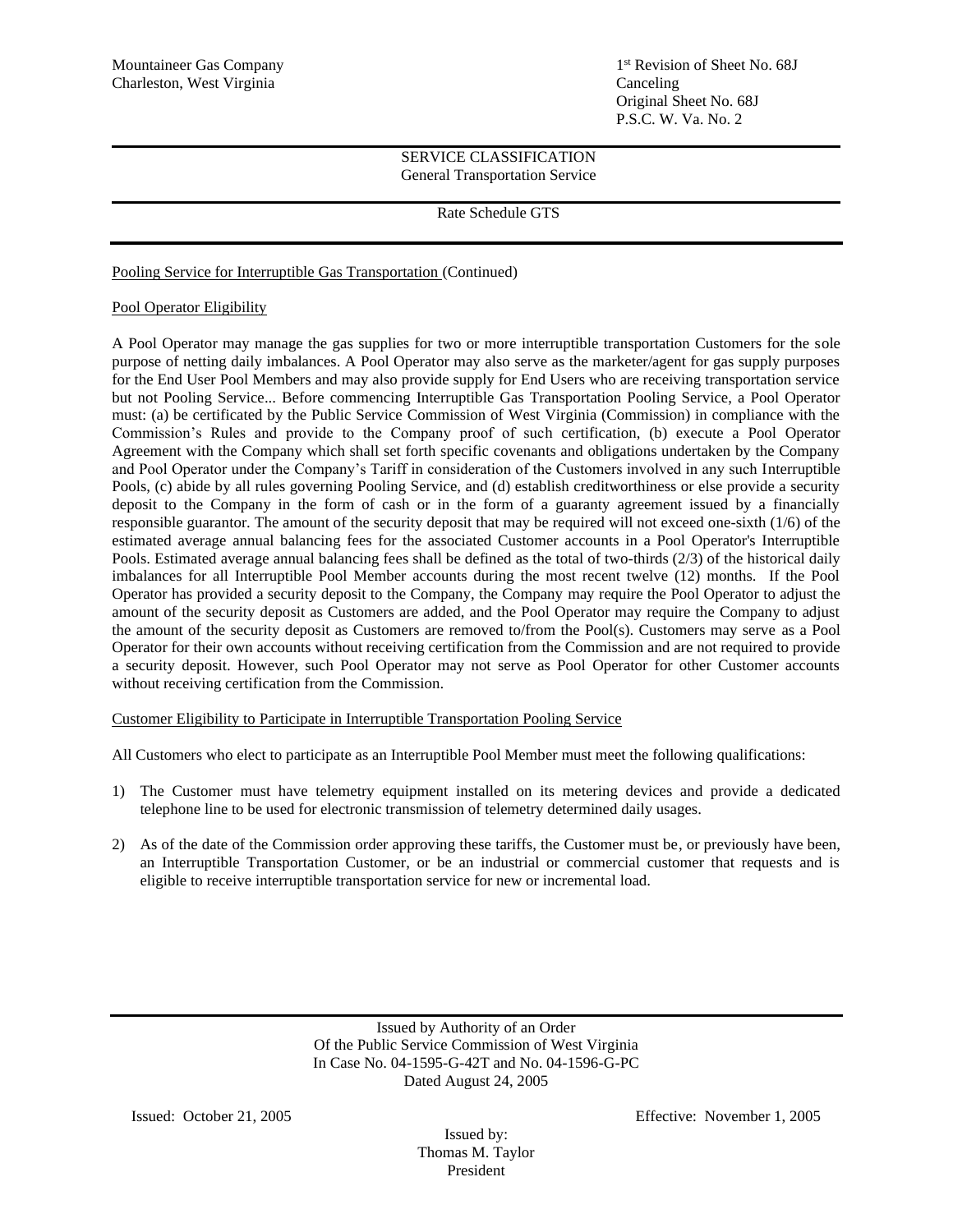## Rate Schedule GTS

Pooling Service for Interruptible Gas Transportation (Continued)

- 3) A Customer may participate as an Interruptible Pool Member commencing twelve (12) months subsequent to the effective date of the Company's Tariff provisions establishing Interruptible Gas Transportation Pooling Service if the Customer is an industrial Customer who was not an existing or previous interruptible transportation Customer on or before such effective date. An industrial Customer is any Customer who is served under Rate Schedule IS or LIS.
- 4) A Customer may participate as an Interruptible Pool Member beginning twenty-four (24) months subsequent the effective date of the Company's Tariff provisions establishing Interruptible Gas Transportation Pooling Service if the Customer is a commercial Customer who was not an existing or previous interruptible transportation Customer on or before such effective date. A commercial Customer is any Customer who is served under Rate Schedule GS or LGS.
- 5) Human Needs End Users, as defined herein, are not eligible for Interruptible Gas Transportation Pooling Service, unless such Customer pays the applicable Standby Charge for the Rate Schedule for which the Customer qualifies or has Alternate Fuel Capability. Such Alternate Fuel Capability shall be sufficient to provide necessary protection of public health, safety, and welfare of the involved inhabitants at such facility for a period of no less than seven days, and acknowledgement of the above is required through the execution of the Customer Letter Agreement.
- 6) A qualifying Customer account may participate in only one Interruptible Pool during any given month. Customer must provide the Company with thirty (30) days advance written notice of Customer's intent to terminate membership in a pool.
- 7) A qualifying Customer account may only be eligible to participate in an Interruptible Pool effective on the first day of a given month with thirty (30) days notice and after submission to the Company of all required documentation.
- 8) Each Customer must execute a Customer Letter Agreement, which provides assurance to the Company that the Customer has knowingly selected the option to have its account pooled and understands the potential ramifications of selecting Interruptible Gas Transportation Pooling Service.
- 9) A Pool Operator shall not be considered a transportation customer; provided, however, functioning as a Pool Operator shall not deprive an End User from its status as a transportation Customer.

Characteristics of Interruptible Pools

1) A Distribution Area Pool may only consist of Customer accounts located in the same Distribution Area. Netting of daily imbalances occurs among Distribution Area Pool Customer accounts at no fee.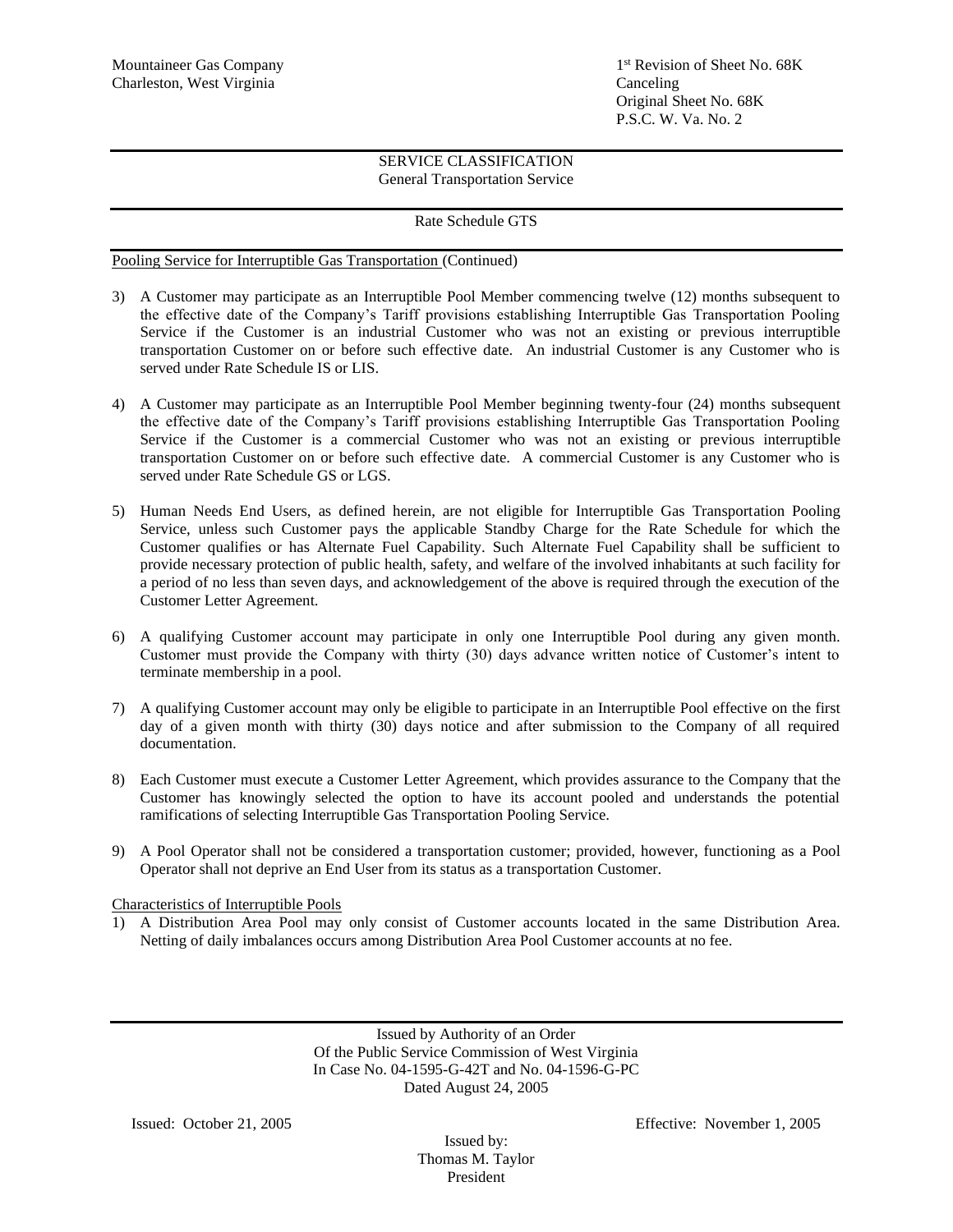1<sup>st</sup> Revision of Sheet No. 68L Original Sheet No. 68L P.S.C. W. Va. No. 2

# SERVICE CLASSIFICATION General Transportation Service

## Rate Schedule GTS

## Pooling Service for Interruptible Gas Transportation (Continued)

2) A System Wide Pool may consist of any Customer accounts, regardless of their Distribution Area location. Netting of daily imbalances will occur between Customer accounts on a per Distribution Area basis at no fee. Remaining Distribution Area imbalances will be netted across one or more Distribution Areas at the system wide imbalance fee.

## Distribution Area Pool Procedure

To determine for a given day, the appropriate charges to be billed to the Pool Operator for Base Rate and Storage Balancing Fees when the Interruptible Pool is classed as a Distribution Area Pool, volumetric imbalances on Pool Member accounts may be offset against the volumetric imbalances for other Pool Member accounts in that same Distribution Area Pool. Pool imbalances may not be offset between Pool Operators. For example, if one Pool Member Account had an imbalance of negative 300 Mcf and another Pool Member account had an imbalance of positive 220 Mcf, the Pool Operator would be charged for the net imbalance of 80 Mcf multiplied at the effective Base Rate and Storage Rate Balancing Fees.

#### System Wide Pool Procedure

To determine for a given day, the appropriate charges to be billed to the Pool Operator for Base Rate and Storage Balancing Fees when the Interruptible Pool is classed as a System Wide Pool, in addition to volumetric imbalances being offset for Pool Member Accounts within the same Distribution Area, the net imbalances for each Distribution Area may also be offset against net imbalances for all other Distribution Areas within the System Wide Pool. The Pool Operator would be billed for any such imbalances that are offset across Distribution Areas assessed at the System Wide Imbalance Fee Rate. Pool imbalances may not be offset between Pool Operators. For example, on a given day where a System Wide Pool had three different Distribution Areas with the net resulting imbalances of positive 300 Mcf, negative 500 Mcf, and positive 100 Mcf, the 400 Mcf offset across Distribution Areas (400 Mcf negative – 400 Mcf positive) would be charged to the Pool Operator at the System Wide Imbalance Fee Rate. The remaining 100 Mcf (500 Mcf negative – 400 Mcf positive) would be charged to the Pool Operator at the effective Base Rate and Storage Rate Balancing Fees.

#### Billings/Rates to Pool Operators

Each month, the Company shall issue one bill to the Pool Operator for each Interruptible Pool by the 20<sup>th</sup> day of the calendar month for Services rendered during the preceding month. The bill to be submitted to the Pool Operator for netted accounts included in each Pool shall consist of the charges listed hereafter:

> Issued by Authority of an Order Of the Public Service Commission of West Virginia In Case No. 04-1595-G-42T and No. 04-1596-G-PC Dated August 24, 2005

Issued by: Thomas M. Taylor President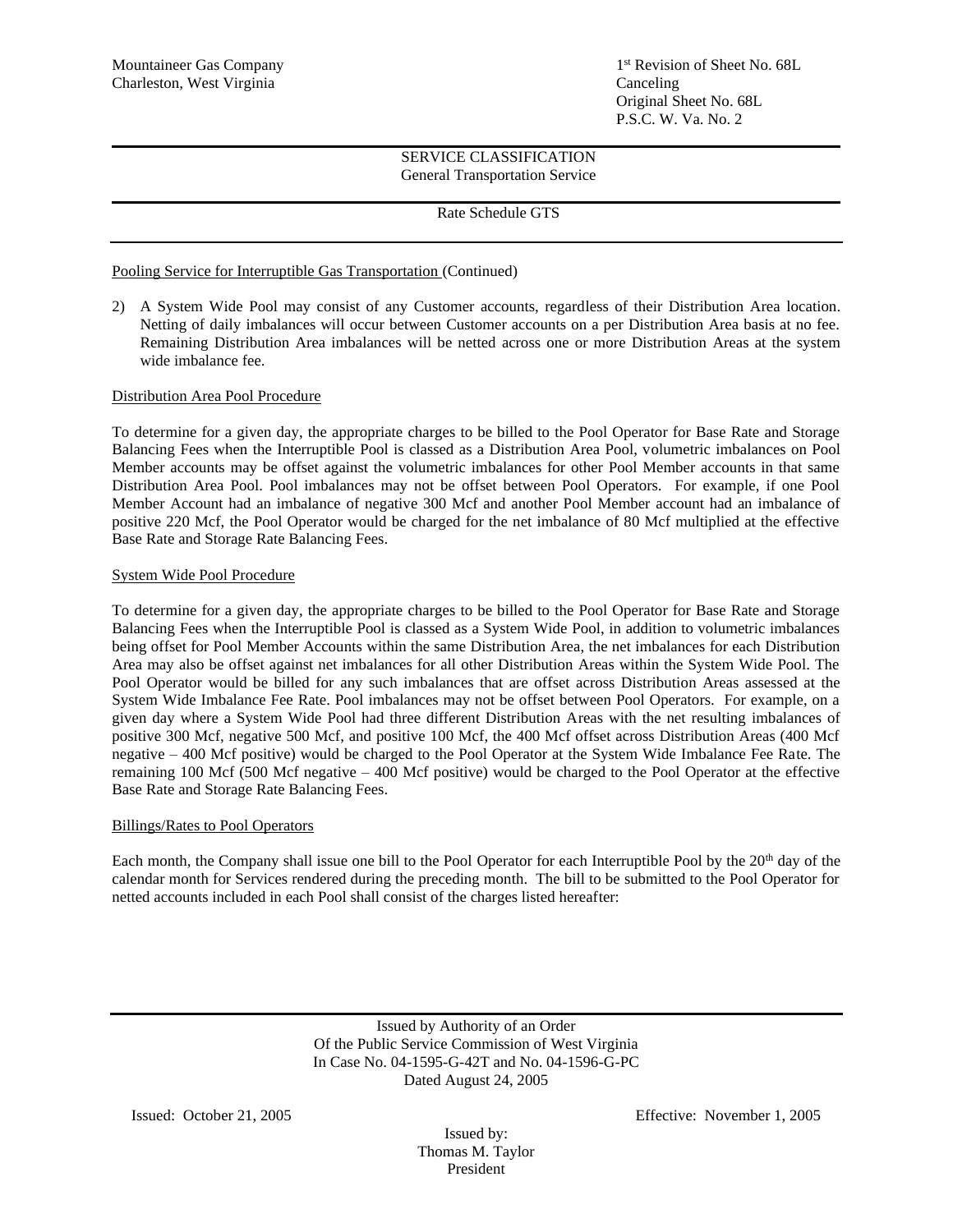1<sup>st</sup> Revision of Sheet No. 68M Original Sheet No. 68M P.S.C. W. Va. No. 2

# SERVICE CLASSIFICATION General Transportation Service

## Rate Schedule GTS

### Pooling Service for Interruptible Gas Transportation (Continued)

- 1) Base Rate Balancing Fees:
- 2) Storage Balancing Fees;
- 3) System Wide Imbalance Fees of \$0.133 per Mcf, if applicable;
- 4) Late Payment Charges;
- 5) Municipal or other taxes required to be collected by the Company for a municipality, state or federal government, or other taxing authority applicable to any fees charged to the Pool Operator.

Pool Operators of Interruptible Pools shall pay the following Pool fees to the Company in addition to any other charges set forth above:

- 1) A Pool Operator Initiation Fee of \$100 shall be assessed only once when the Pool Operator first applies to pool interruptible transportation Customer accounts and after providing proof to the Company of certification by the Commission.
- 2) A Pool Administrative Fee of \$5 per account shall be assessed monthly based upon the number of accounts in the pool.

Interruptible Pool Members shall be billed by the Company and shall be responsible for all other Company charges not stated above.

#### Interruptions/Curtailments of Customer Accounts Included in Interruptible Pools

The Interruptible Service provision of this Rate Schedule shall apply to Customer accounts that have elected to participate in an Interruptible Pool.

### Nominations

Nominations for Pool Member Accounts will continue to be made at the account level.

Issued by Authority of an Order Of the Public Service Commission of West Virginia In Case No. 04-1595-G-42T and No. 04-1596-G-PC Dated August 24, 2005

Issued by: Thomas M. Taylor President